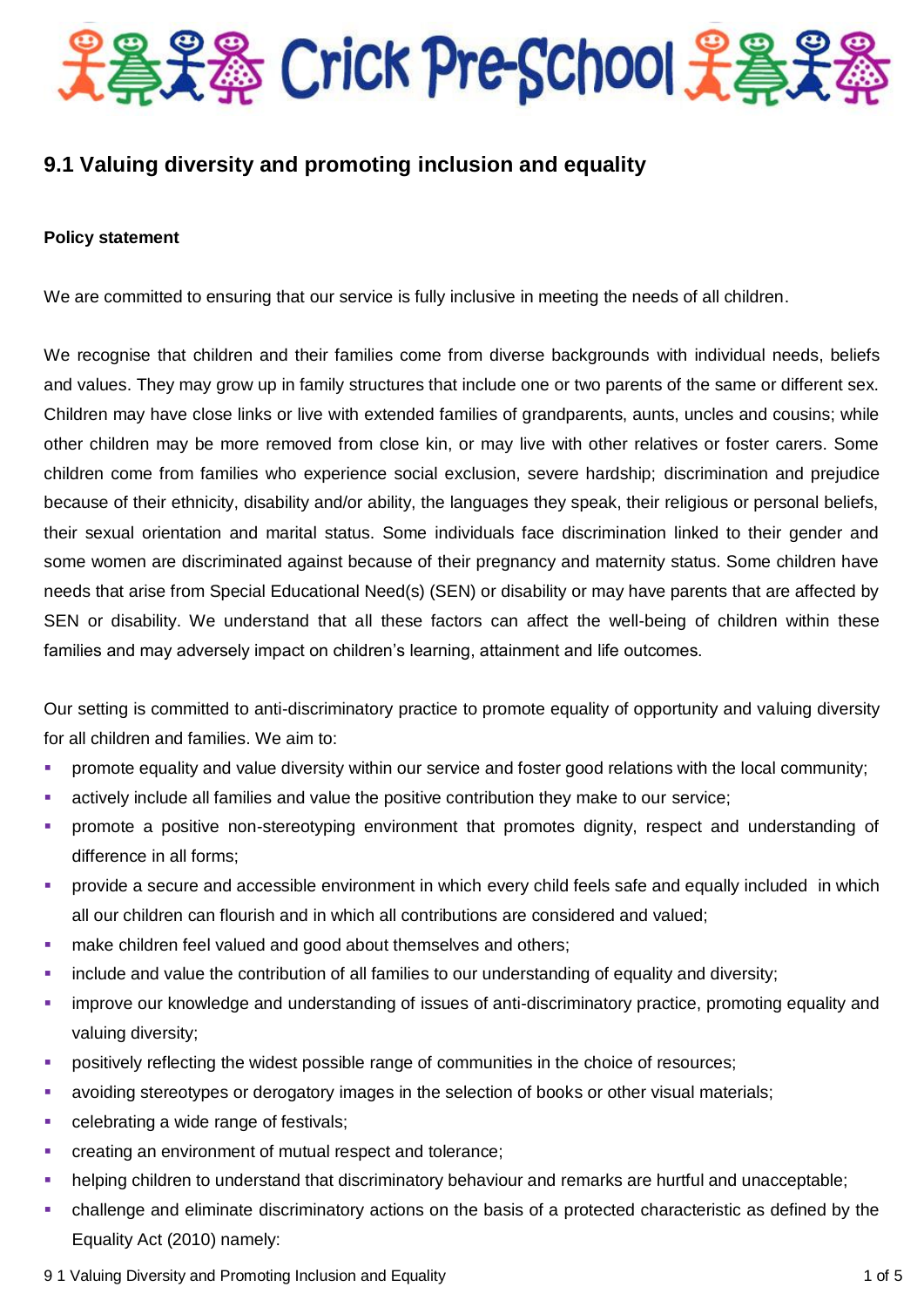

- age;
- o gender;
- o gender reassignment;
- o marital status;
- o pregnancy and maternity;
- o race;
- o disability;
- o sexual orientation; and
- o religion or belief; and
- make inclusion a thread that runs through all of the activities of the setting;
- where possible, take positive action to benefit groups or individuals with protected characteristics who are disadvantaged, have a disproportional representation within the service or need different things from the service.

#### **Procedures**

#### *Admissions*

Our setting is open to all members of the community.

- We base our admissions policy on a fair system.
- We do not discriminate against a child or their family, or prevent entry to our setting, on the basis of a protected characteristic as defined by the Equalities Act 2010.
- We advertise our service widely.
- We provide information in clear, concise language, whether in spoken or written form.
- We provide information in any language as the need arises
- We reflect the diversity of our society in our publicity and promotional materials.
- We provide information on our offer of provision for children with special educational needs and disabilities.
- We ensure that all parents are made aware of our Valuing Diversity and Promoting Equality Policy
- We do not discriminate against a child with a disability or refuse a child entry to our setting for reason relating to disability.
- We develop an action plan making reasonable adjustments to ensure that people with SEN or disability can participate successfully in the services offered by the setting and in the curriculum offered.
- We take action against any discriminatory, prejudice, harassing or victimising behaviour by staff, volunteers or parents whether by:
	- **-** direct discrimination someone is treated less favourably because of a protected characteristic e.g. preventing families of a specific ethnic group from using the service;
	- indirect discrimination someone is affected unfavourably by a general policy e.g. children must only speak English in the setting;
	- **-** discrimination arising from a disability someone is treated less favourably because of something connected with their disability e.g. a child with a visual impairment is excluded from an activity;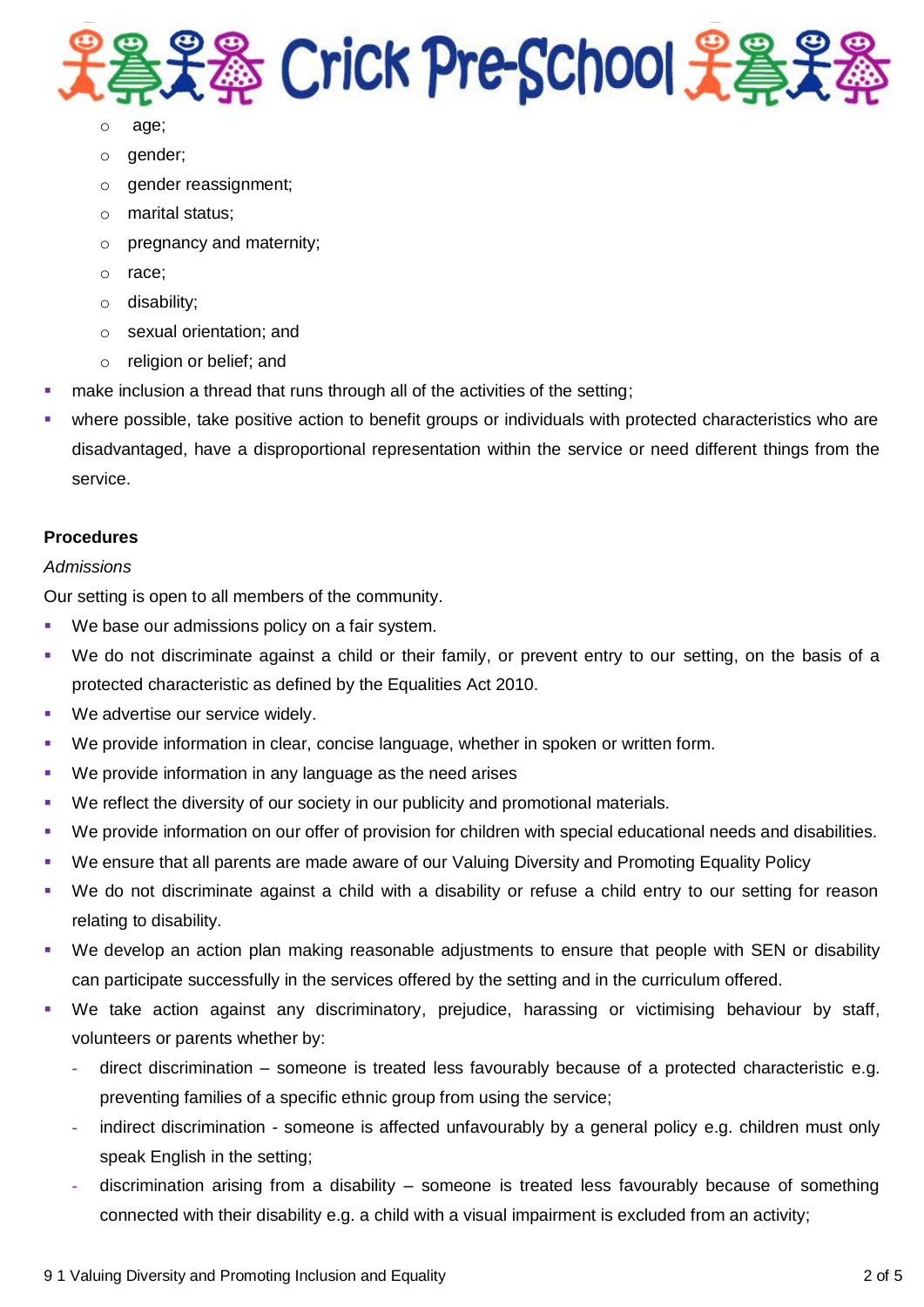

- **-** association discriminating against someone who is associated with a person with a protected characteristic e.g. behaving unfavourably to someone who is married to a person from a different cultural background; or
- **-** perception discrimination on the basis that it is thought someone has a protected characteristic e.g. making assumptions about someone's sexual orientation.
- We will not tolerate behaviour from an adult who demonstrates dislike or prejudice towards individuals who are perceived to be from another country (xenophobia).
- Displaying of openly discriminatory xenophobic and possibly offensive materials, name calling, or threatening behaviour are unacceptable on or around the premises and will be dealt with immediately and discreetly by asking the adult to stop using the unacceptable behaviour and inviting them to read and to act in accordance with the relevant policy statement and procedure. Failure to comply may lead to the adult being excluded from the premises.

## *Employment*

- Posts are advertised and all applicants are judged against explicit and fair criteria.
- Applicants are welcome from all backgrounds and posts are open to all.
- We may use the exemption clauses in relevant legislation to enable the service to best meet the needs of the community.
- The applicant who best meets the criteria is offered the post, subject to references and checks by the Disclosure and Barring Service (DBS). This ensures fairness in the selection process.
- All job descriptions include a commitment to promoting equality and recognising and respecting diversity as part of their specifications.
- We monitor our application process to ensure that it is fair and accessible.

## *Training*

- We seek out training opportunities for staff and volunteers to enable them to develop anti-discriminatory and inclusive practices.
- We ensure that staff are confident and fully trained in administering relevant medicines and performing invasive care procedures when these are required.
- We review our practices to ensure that we are fully implementing our policy for Valuing Diversity and Promoting Equality

## *Curriculum*

The curriculum offered in the setting encourages children to develop positive attitudes about themselves as well as to people who are different from themselves. It encourages development of confidence and self esteem, empathy, critical thinking and reflection.

We ensure that our practice is fully inclusive by:

creating an environment of mutual respect and tolerance;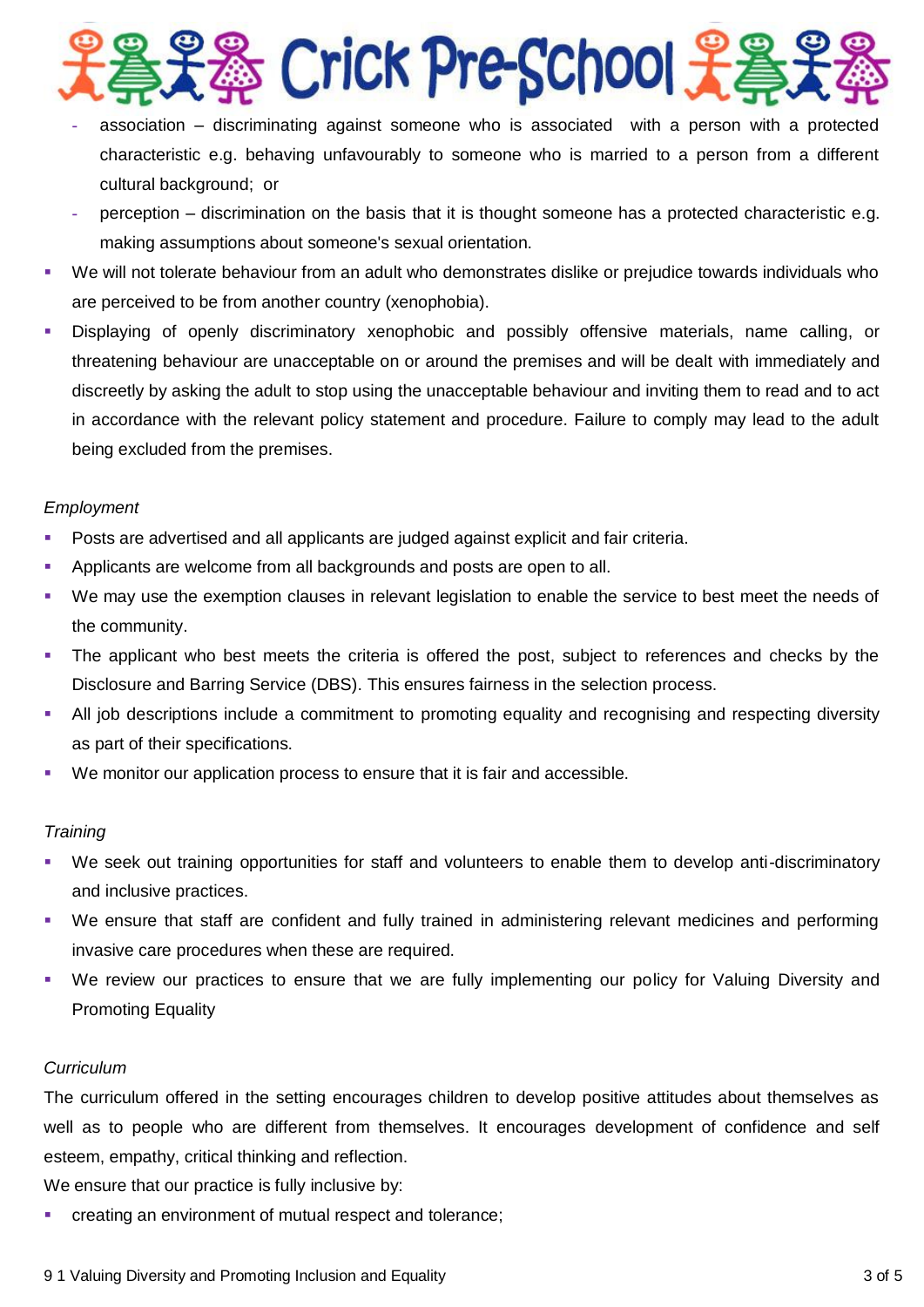

- modelling desirable behaviour to children and helping children to understand that discriminatory behaviour and remarks are hurtful and unacceptable;
- positively reflecting the widest possible range of communities within resources;
- avoiding use of stereotypes or derogatory images within our books or any other visual materials;
- **EXEC** celebrating locally observed festivals and holy days;
- ensuring that children learning English as an additional language have full access to the curriculum and are supported in their learning;
- ensuring that disabled children with and without special educational needs are fully supported;
- ensuring that children speaking languages other than English are supported in the maintenance and development of their home languages

We/ will ensure that the environment is as accessible as possible for all visitors and service users. We do this by:

- undertaking an access audit to establish if the setting is accessible to all disabled children and adults. If access to the setting is found to treat disabled children or adults less favourably, then we make reasonable adjustments to accommodate the needs of disabled children and adults.
- fully differentiating the environment, resources and curriculum to accommodate a wide range of learning, physical and sensory needs.

## *Valuing diversity in families*

- We welcome the diversity of family lifestyles and work with all families.
- We encourage children to contribute stories of their everyday life to the setting.
- We encourage mothers, fathers and other carers to take part in the life of the setting and to contribute fully.
- For families who speak languages in addition to English, we will develop means to ensure their full inclusion.
- We offer a flexible payment system for families of differing means and offer information regarding sources of financial support.

## *Food*

- We work in partnership with parents to ensure that dietary requirements of children that arise from their medical, religious or cultural needs are met wherever possible.
- We help children to learn about a range of food, and of cultural approaches to mealtimes and eating, and to respect the different cultural approaches to food and meal times.

## *Meetings*

- We aim to arrange meetings to ensure that all families who wish to may be involved in the running of the setting.
- Information about meetings is communicated in a variety of ways written, verbal and in translation to ensure that all parents/carers have information about and access to the meetings.
- 9 1 Valuing Diversity and Promoting Inclusion and Equality 4 of 5